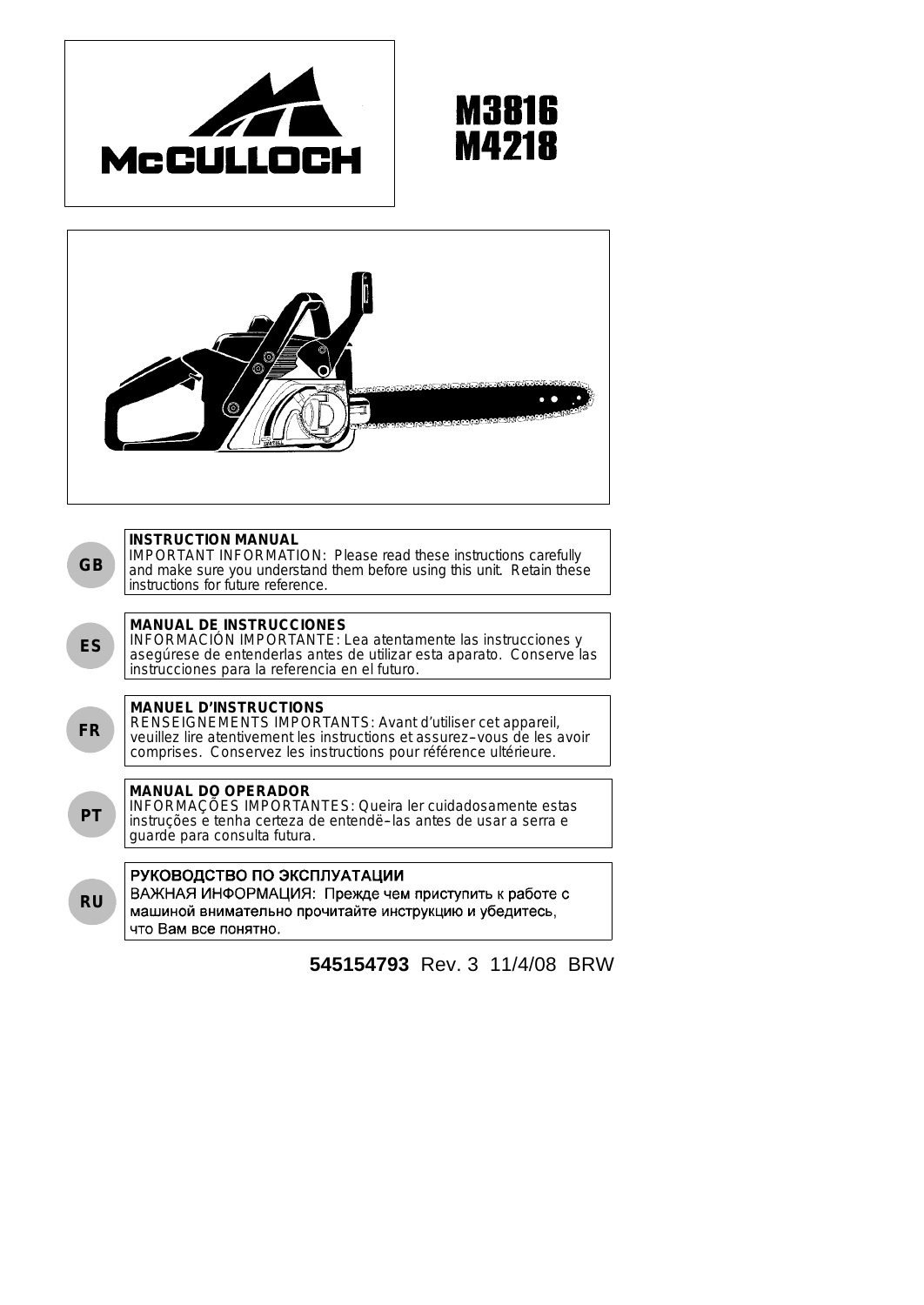# **IDENTIFICATION (WHAT IS WHAT?)**



# **IDENTIFICATION OF SYMBOLS**



**WARNING!** This chain saw can be dangerous! Careless or improper use can cause serious or even fatal injury.



Always wear appropriate ear protection, eye protection protection, eye protection  $\begin{bmatrix} 1 \end{bmatrix} \begin{bmatrix} 8 \end{bmatrix}$  Sound power level







Sound pressure level at 7,5 meters

Read and understand the instruction manual before using the chain saw.



**WARNING!** Contacting the guide bar tip with any object should be avoided; tip contact may cause the guide bar to move suddenly upward and backward, which may cause serious injury.

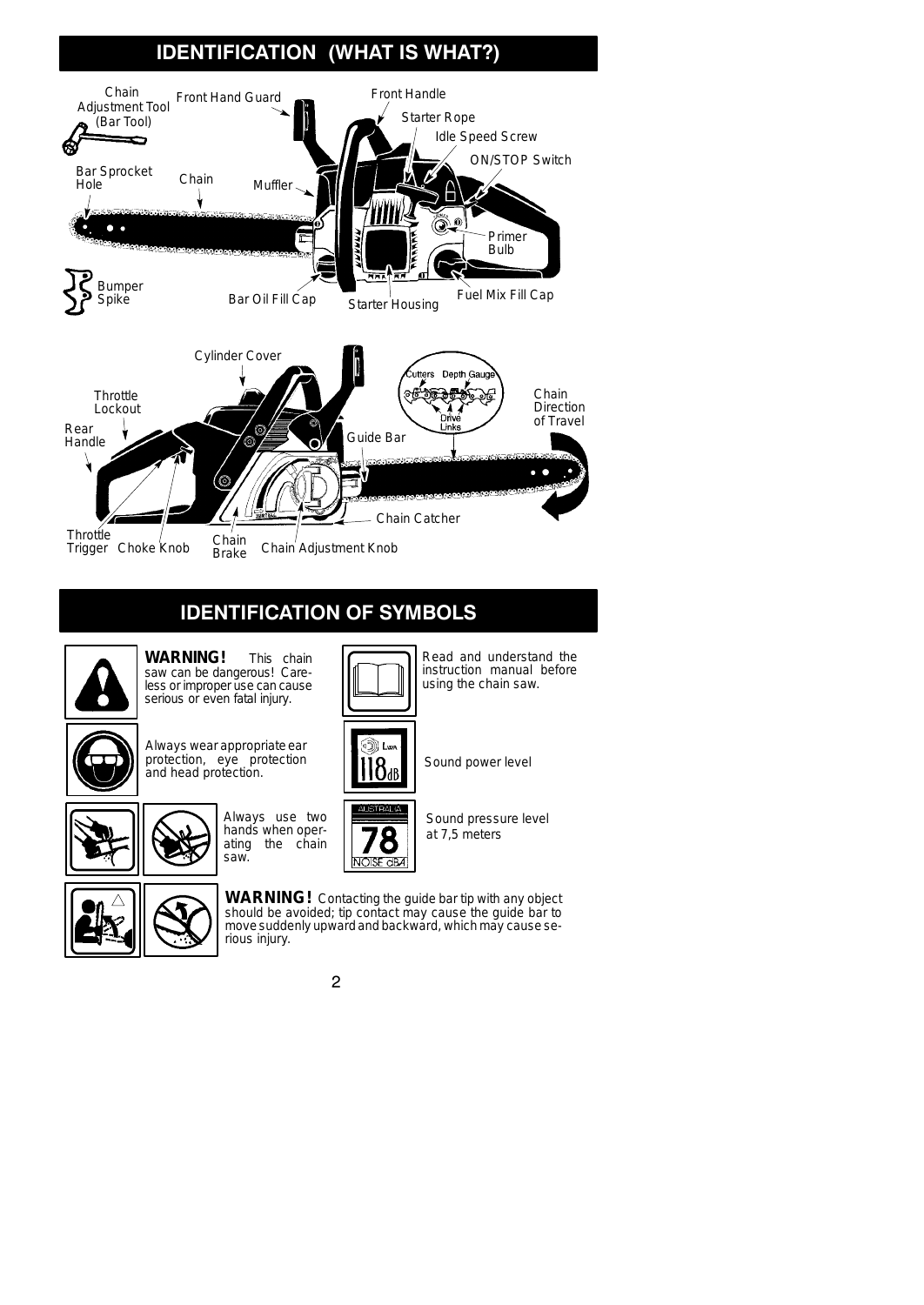## **IDENTIFICATION OF SYMBOLS**

## **Starting Reminder**



Move ON/STOP switch to the ON position.



Slowly press primer bulb

6 times.

tion).



Pull choke/fast idle lever out to the full extent (to the FULL CHOKE posi-



Pull the starter rope sharply 5 times with your right hand.



Push the choke/fast idle lever in to the HALF CHOKE position.

Pull the starter rope sharply with your right hand until the engine starts.

# **SAFETY RULES**

 $\left(5\right)$ ∜

Pull to Start

**WARNING:** Always disconnect spark plug wire and place wire where it cannot contact spark plug to prevent accidental starting when setting up, transporting, adjusting or making repairs except carburetor adjustments.

Because a chain saw is a high-speed woodcutting tool, special safety precautions must be observed to reduce the risk of accidents. Careless or improper use of this tool can cause serious injury.

#### **PLAN AHEAD**

- Read this manual carefully until you completely understand and can follow all safety rules, precautions, and operating instructions before attempting to use the unit.
- Restrict the use of your saw to adult users who understand and can follow safety rules, precautions, and operating instructions found in this manual.



• Wear protective gear. Always use steel-toed safety footwear with non-slip soles; snug-fitting clothing; heavy-duty, non-slip gloves; eye protection such as non-fogging, vented goggles or face screen; an approved safety hard hat; and sound barriers (ear plugs or mufflers) to protect your hearing. Secure hair above shoulder length.

- Always use approved hearing protection. Regular users should have hearing checked regularly as chain saw noise can damage hearing. Long--term exposure to noise can result in permanent hearing impairment.
- Keep all parts of your body away from the chain when the engine is running.
- Keep children, bystanders, and animals a minimum of 10 Meters away from the work area. Do not allow other people or animals to be near the chain saw when starting or operating the chain saw.
- Do not handle or operate a chain saw when you are fatigued, ill, or upset, or if you have taken alcohol, drugs, or medication. You must be in good physical condition andmen-tally alert. Chain saw work is strenuous. If you have any condition that might be aggravated by strenuous work, check with your doctor before operating a chain saw.
- Carefully plan your sawing operation in advance. Do not start cutting until you have a clear work area, secure footing, and, if you are felling trees, a planned retreat path.

## **OPERATE YOUR SAW SAFELY**

**WARNING:** Long term inhalation of the engine's exhaust fumes, chain oil mist and dust from sawdust can result in serious personal injury.

- Do not operate a chain saw with one hand. Serious injury to the operator, helpers, bystanders or any combination of these persons may result from one-handed operation. A chain saw is intended for twohanded use.
- Operate the chain saw only in a well-ventilated outdoor area.
- Do not operate saw from a ladder or in a tree, unless you are specifically trained to do so.

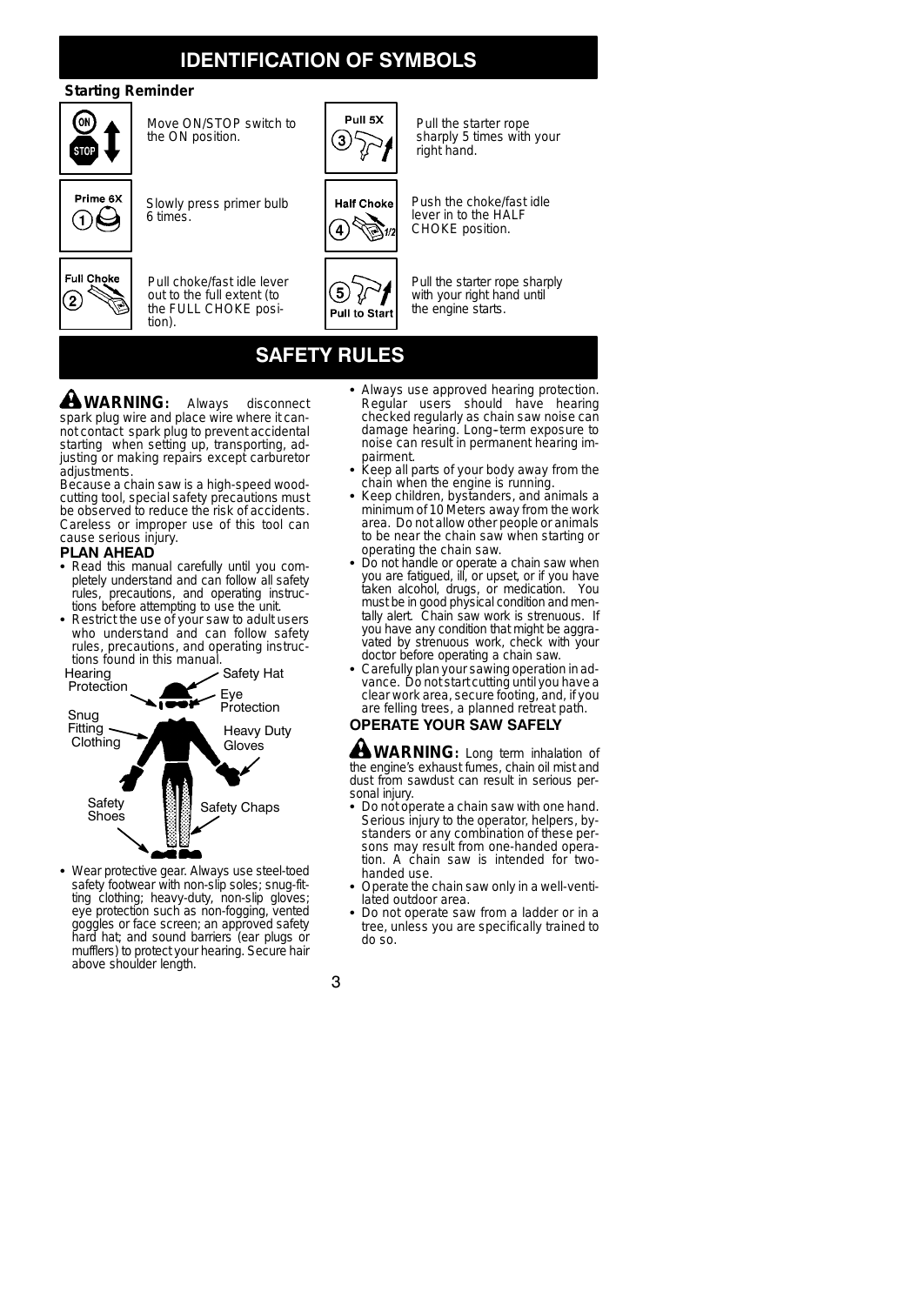- Make sure the chain will not make contact with any object while starting the engine. Never try to start the saw when the guide bar is in a cut.
- Do not put pressure on the saw at the end of the cut. Applying pressure can cause you to lose control when the cut is completed and may cause serious personal injury.
- Stop the engine before setting the saw down.
- Do not operate a chain saw that is damaged, improperly adjusted, or not completely and securely assembled. Always replace bar, chain, hand guard, or chain brake immediately if it becomes damaged, broken or is otherwise removed.
- With the engine stopped, hand carry the chain saw with the muffler away from your body, and the guide bar and chain to the rear, preferably covered with a scabbard.

## **CHAIN SAW SAFETY EQUIPMENT**

**NOTE:** In this section, the safety features of the chain saw and their function are explained. For inspection and maintenance, see instructions in the CHECKING, MAINTAINING AND SERVICING CHAIN SAW SAFETY EQUIP-MENT section. See instructions under the WHAT IS WHAT? section, to find where these parts are located on your chain saw. The life span of the machine can be reduced and the risk of accidents can increase if machine maintenance is not carried out correctly and if service and/or repairs are not carried out professionally. If you need further information, please contact your nearest service dealer.

**Chain brake**. Your chain saw is equipped with a chain brake that is designed to stop the chain from moving.

**WARNING:** The chain brake is designed to stop the chain immediately if you get a kickback. The chain brake reduces the risk of accidents, but only you can prevent them. DO NOT ASSUME THAT THE CHAIN BRAKE WILL PROTECT YOU IN THE EVENT OF A KICKBACK.

- Throttle trigger lock-out. The throttle lock-out is designed to prevent accidental operation of the throttle trigger.
- Chain catcher. The chain catcher is designed to catch the saw chain if it breaks.
- Vibration damping system. Your chain saw is equipped with a vibration damping system that is designed to minimize vibration and make operation easier.

**SAFETY NOTICE:** Exposure to vibrations through prolonged use of gasoline powered hand tools could cause blood vessel or nerve damage in the fingers, hands, and joints of people prone to circulation disorders or abnormal swellings. Prolonged use in cold weather has been linked to blood vessel damage in otherwise healthy people. If symptoms occur such as numbness, pain, loss of strength, change in skin color or texture, or loss of feeling in the fingers, hands, or joints, discontinue the use of this tool and seek medical attention. An antivibration system does not guarantee the avoidance of these problems. Users who operate power tools on a continual and regular basis must monitor closely their physical condition and the condition of this tool.

**ON/STOP switch.** The ON/STOP switch should be used to stop the engine.

## **CHECKING, MAINTAINING AND SERVICING CHAIN SAW SAFETY EQUIPMENT**

**WARNING:** Never use a chain saw with defective safety equipment. Safety equipment must be inspected and maintained. If your chain saw does not pass inspection, take the saw to your nearest service dealer for repair.

- Chain brake. Brush off any wood dust, resin and dirt from the chain brake and clutch drum. Dirt and wear can impair operation of the brake. For additional information, see OPERATING YOUR UNIT section.
- Throttle trigger lock-out. Check that the throttle trigger can not be operated until the
- throttle lock--out is pressed. S **Chain catcher**. Check that the chain catcher is not damaged and is firmly attached to the body of the chain saw.
- Vibration damping system. Regularly check the vibration damping units for cracks or deformation. Make sure the vibration damping units are securely attached to the engine unit and handle unit.
- **ON/STOP switch.** Start the engine and make sure the engine stops when you move the ON/STOP switch to the STOP position.

#### **MAINTAIN YOUR SAW IN GOOD WORKING ORDER**

- Have all chain saw service performed by a qualified service dealer with the exception of the items listed in the maintenance section of this manual. For example, if improper tools are used to remove or hold the flywheel when servicing the clutch, structural damage to the flywheel can occur and cause the flywheel to burst.
- Make certain the saw chain stops moving when the throttle trigger is released. For correction, refer to CARBURETOR AD-JUSTMENTS.
- Never modify your saw in any way. Use<br>only attachments supplied or specifically recommended by the manufacturer.
- Keep the handles dry, clean, and free of oil or fuel mixture.
- Keep fuel and oil caps, screws, and fasteners securely tightened.
- Use only McCulloch accessories and replacement parts as recommended.
- **HANDLE FUEL WITH CAUTION**
- Do not smoke while handling fuel or while operating the saw.
- Eliminate all sources of sparks or flame in the areas where fuel is mixed or poured. There should be no smoking, openflames, or work that could cause sparks. Allow engine to cool before refueling.

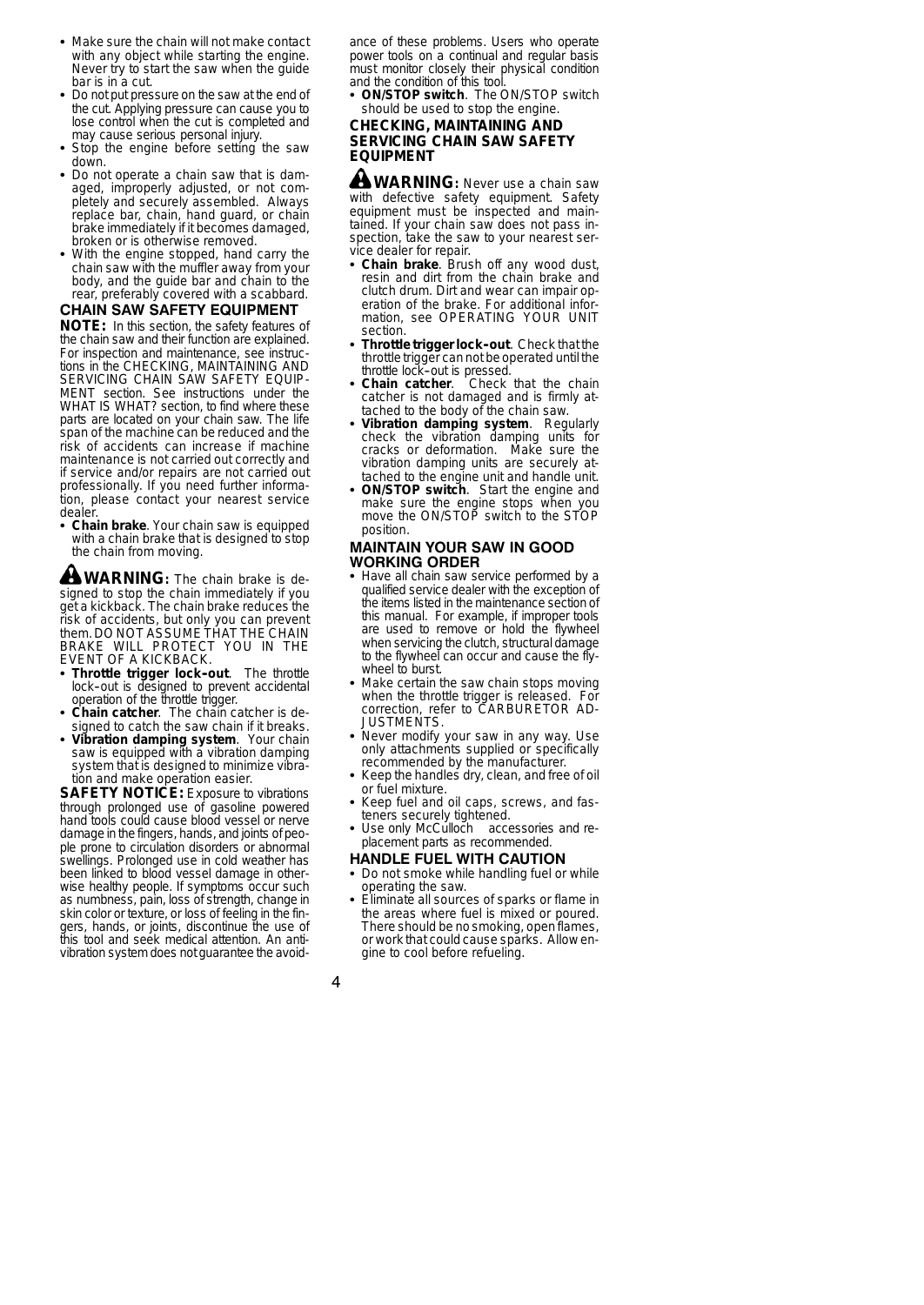- Mix and pour fuel in an outdoor area on bare ground; store fuel in a cool, dry, well ventilated place; and use an approved, marked container for all fuel purposes. Wipe up all fuel spills before starting saw.
- $\bullet$  Move at least 10 feet (3 meters) from fueling site before starting engine.
- Turn the engine off and let saw cool in a non-combustible area, not on dry leaves, straw, paper, etc. Slowly remove fuel cap and refuel unit.
- Store the unit and fuel in an area where fuel vapors cannot reach sparks or open flames from water heaters, electric motors or switches, furnaces, etc.

## **KICKBACK**

**WARNING:** Avoid kickback which can result in serious injury. **Kickback** is the backward, upward or sudden forward motion of the guide bar occurring when the saw chain near the upper tip of the guide bar contacts any object such as a log or branch, or when the wood closes in and pinches the saw chain in the cut. Contacting a foreign object in the wood can also result in loss of chain saw control.

- S **Rotational Kickback** can occur when the moving chain contacts an object at the upper tip of the guide bar. This contact can cause the chain to dig into the object, which stops the chain for an instant. The result is a lightning fast, reverse reaction which kicks the guide bar up and back toward the operator.
- Pinch-Kickback can occur when the the wood closes in and pinches the moving saw chain in the cut along the top of the guide bar and the saw chain is suddenly stopped. This sudden stopping of the chain results in a reversal of the chain force used to cut wood and causes the saw to move in the opposite direction of the chain rotation. The saw is driven straight back toward the operator.
- Pull-In can occur when the moving chain contacts a foreign object in the wood in the cut along the bottom of the guide bar and the saw chain is suddenly stopped. This sudden stopping pulls the saw forward and away from the operator and could easily cause the operator to lose control of the saw.

#### **Avoid Pinch--Kickback:**

- Be extremely aware of situations or obstructions that can cause material to pinch the top of or otherwise stop the chain.
- Do not cut more than one log at a time.
- Do not twist the saw as the bar is withdrawn from an undercut when bucking.

#### **Avoid Pull--In:**

- Always begin cutting with the engine at full speed and the saw housing against wood.
- Use wedges made of plastic or wood. Never use metal to hold the cut open.





#### **REDUCE THE CHANCE OF KICKBACK**

- Recognize that kickback can happen. With a basic understanding of kickback, you can reduce the element of surprise which contributes to accidents.
- Never let the moving chain contact any object at the tip of the guide bar.
- Keep the working area free from obstructions such as other trees, branches, rocks, fences, stumps, etc. Eliminate or avoid any obstruction that your saw chain could hit while you are cutting through a particular log or branch.
- Keep your saw chain sharp and properly tensioned. A loose or dull chain can increase the chance of kickback occurring. Follow manufacturer's chain sharpening and maintenance instructions. Check tension at regular intervals with the engine stopped, never with the engine running. Make sure the bar clamp nuts are securely tightened after tensioning the chain.
- Begin and continue cutting at full speed. If the chain is moving at a slower speed, there is greater chance of kickback occurring.
- Cut one log at a time.
- Use extreme caution when re-entering a previous cut.
- Do not attempt cuts starting with the tip of the bar (plunge cuts). S Watch for shifting logs or other forces that
- could close a cut and pinch or fall into chain.
- Use the Reduced-Kickback Guide Bar and Low-Kickback Chain specified for your saw.

#### **MAINTAIN CONTROL**

Stand to the left of the saw

Never reverse hand positions

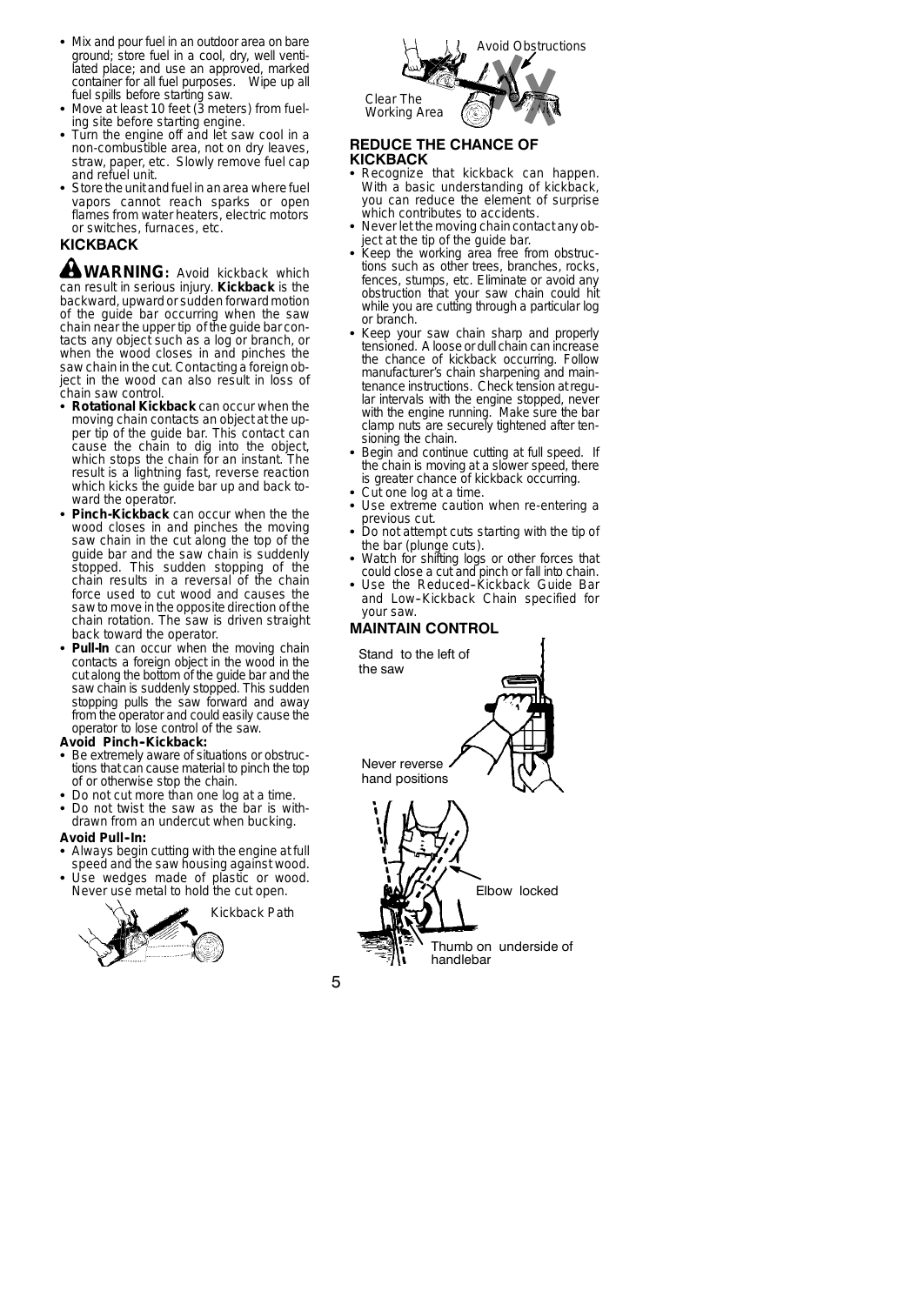- Keep a good, firm grip on the saw with both hands when the engine is running and don't let go. A firm grip will help you reduce kickback and maintain control of the saw. Keep the fingers of your left hand encircling and your left thumb under the front handlebar. Keep your right hand completely around the rear handle whether your are right handed or left handed. Keep your left arm straight with the elbow locked.
- Position your left hand on the front handlebar so it is in a straight line with your right hand on the rear handle when making bucking cuts. Never reverse right and left hand positions for any type of cutting.
- Stand with your weight evenly balanced on both feet.
- Stand slightly to the left side of the saw to keep your body from being in a direct line with the cutting chain.
- Do not overreach. You could be drawn or thrown off balance and lose control of the saw.
- Do not cut above shoulder height. It is difficult to maintain control of saw above shoulder height.

## **KICKBACK SAFETY FEATURES**

 $\triangle$  **WARNING**: The following features are included on your saw to help reduce the hazard of kickback; however, such features will not to-tally eliminate this dangerous reaction. As a chain saw user, do not rely only on safety devices. You must follow all safety precautions, instructions, and maintenance in this manualto help avoid kickback and other forces which can result in serious injury.

• Reduced-Kickback Guide Bar, designed with a small radius tip which reduces the size of the kickback danger zone on the bar tip. A Reduced-Kickback Guide Bar has been demonstrated to significantly reduce the number and seriousness of kickbacks.



• Low-Kickback Chain, designed with a contoured depth gauge and guard link which deflect kickback force and allow wood to gradually ride into the cutter. Low-Kickback Chain



Contoured Depth Gauge Elongated Guard Link Deflects Kickback Force And Allows Wood To Gradually Ride Into Cutter

- Handguard, designed to reduce the chance of your left hand contacting the chain if your hand slips off the front handlebar.
- Position of front and rear handlebars, designed with distance between handles and "in-line" with each other. The spread and "in-line" position of the hands provided by this design work together to give balance and resistance in controlling the pivot of the saw back toward the operator if kickback occurs.

**WARNING:** DO NOT RELY UPON ANY OF THE DEVICES BUILT INTO YOUR SAW. YOU SHOULD USE THE SAW PROPERLY AND CAREFULLY TO AVOID KICKBACK. Reduced-kickback guide bars and low-kickback saw chains reduce the chance and magnitude of kickback and are<br>recommended. Your saw has a low kick-Your saw has a low kickback chain and bar as original equipment. Repairs on a chain brake should be made by an authorized servicing dealer. Take your unit to the place of purchase if purchased from a servicing dealer, or to the nearest authorized master service dealer.

- Tip contact in some cases may cause a lightning fast reverse REACTION, kicking the guide bar up and back toward the operator.
- Pinching the saw chain along the top of the guide bar may push the guide bar rapidly back toward the operator.
- Either of these reactions may cause you to lose control of the saw which could result in serious injury. Do not rely exclusively uponthe safety devices built into your saw.

## **ASSEMBLY**

Protective gloves (not provided) should be worn during assembly.

#### **ATTACHING THE BUMPER SPIKE**

The bumper spike may be used as a pivot when making a cut.<br>1. Lift adjustment kn

- Lift adjustment knob handle and turn counterclockwise to loosen chain brake.
- 2. Align arrows by pressing tensioning lever down to install position (see illustration). Remove chain brake from saw.

Attach the bumper spike with the two screws as illustrated.



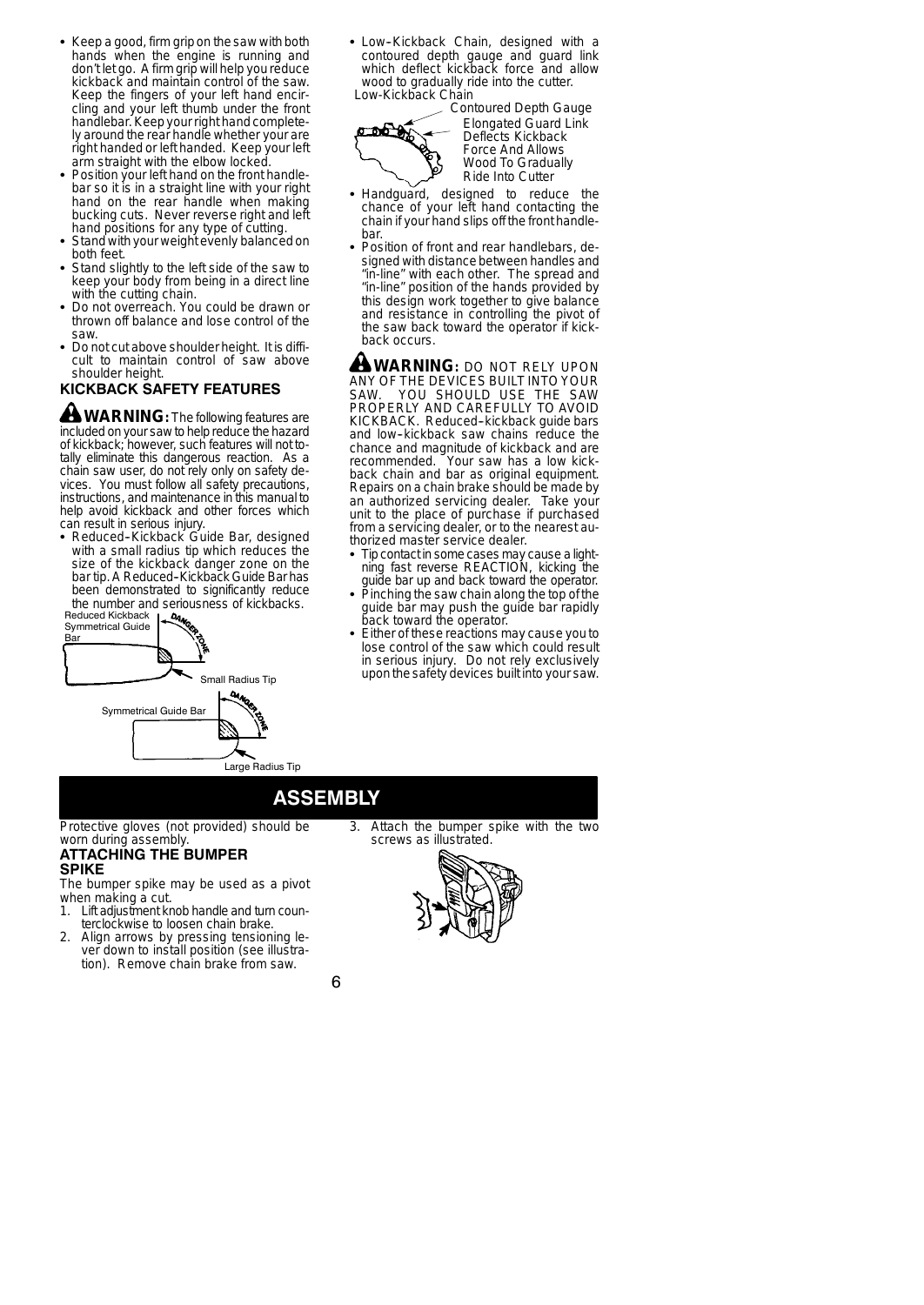## **ATTACHING THE BAR & CHAIN** (If

not already attached)<br>1. Move ON/STOP

- Move ON/STOP switch to the STOP position.
- 2. Make sure chain brake is disengaged (see CHAIN BRAKE in the OPERATION section).

**IMPORTANT:** Before proceeding to next step, ensure unit is on a flat surface and in an upright position as shown in illustration below. Chain will not tighten properly if the unit is not in an upright position.<br>3. Lift adjustment knob hand

Lift adjustment knob handle and turn counterclockwise to loosen chain brake.



#### Tensioning Lever LOOSEN

4. Align arrows by pressing tensioning lever down to install position (see illustration). Remove chain brake from saw.



## TENSIONING LEVER IN INSTALL POSITION

- 5. Remove the plastic shipping spacer (if present).
- 6. Slide guide bar behind clutch drum until guide bar stops against clutch drum sprocket.



7. Carefully remove new chain from package. Prepare the chain by checking the proper direction. Without following the illustration, it is easy to place the chain on the saw in the wrong direction. Use the illustration of the chain to determine the proper direction.



- Drive Links 8. Place chain over and behind clutch, fitting the drive links in the clutch drum sprocket.
- 9. Fit bottom of drive links between the teeth in the sprocket in the nose of the guide bar.
- 10. Fit chain drive links into bar groove.
- 11. Pull guide bar forward until chain is snug in guide bar groove. Ensure all drive links are in the bar groove.

## **TO REPLACE CHAIN BRAKE:**

- 1. Align arrows on chain brake by pressing tensioning lever down to install position (see illustration).
- 2. Install chain brake. Turn adjustment knob handle clockwise until knob begins to thread onto bolt.
- 3. Release tensioning lever. Chain will tighten automatically.
- 4. While lifting tip of guide bar, turn adjust-ment knob handle clockwise to clamp bar. Tighten until bar is clamped securely. **Hand tighten securely; do not use tools to tighten!**



7

TIGHTEN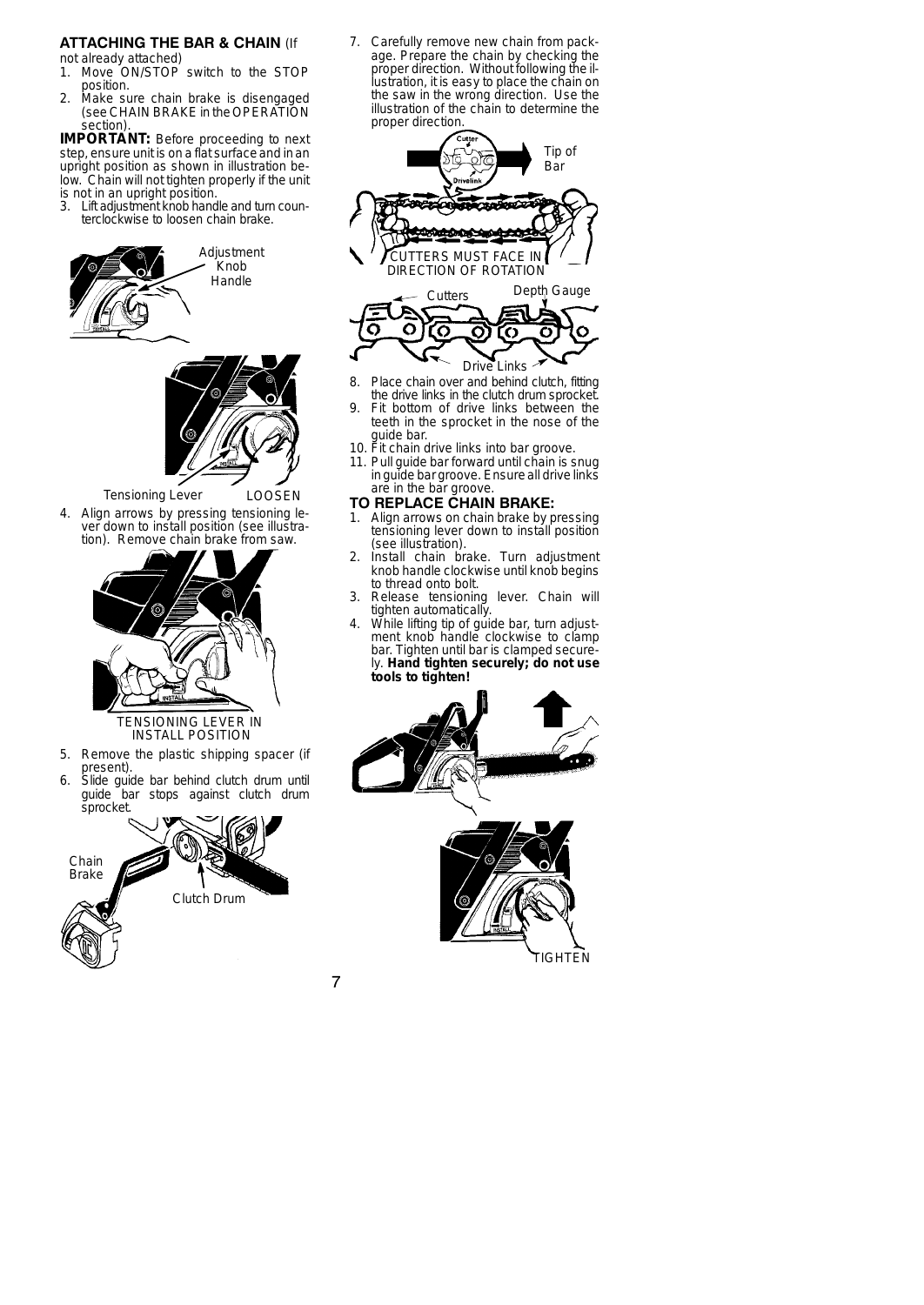5. Return adjustment knob handle to original position. Ensure teeth of adjustment knob handle are engaged with notches in the chain brake and adjustment knob handle is laying flat



## **CHAIN TENSION (Including units with chain already installed)**

**WARNING:** Wear protective gloves when handling chain. The chain is sharp and can cut you even when it is not moving. It is normal for a new chain to stretch during the first 15 minutes of operation. You should recheck your chain tension frequently and adjust the chain tension as required. Always check chain tension each time you use and refuel

- your saw or when any sag in the chain is noted.<br>1. Move ON/STOP switch to the STOP Move ON/STOP switch to the STOP position.
- 2. Make sure chain brake is disengaged (see CHAIN BRAKE in the OPERATION section).

**IMPORTANT:** Before proceeding to next step, ensure unit is on a flat surface and in an upright position as shown in illustration. Chain will not tighten properly if the unit is not in an upright position.

3. Use the chain adjustment tool (bar tool) to move chain around guide bar to en-sure kinks do not exist. The chain should rotate freely. CHAIN SAW IN UPRIGHT POSITION



Adjustment Knob

Chain Adjustment Tool (Bar Tool)

Guide Bar

4. Lift adjustment knob handle and turn counterclockwise 1 turn to loosen bar. Chain will tighten automatically.

**NOTE:** If chain brake detaches from saw, see TO REPLACE CHAIN BRAKE section.





Tensioning Lever LOOSEN

- 5. While lifting tip of guide bar, turn adjustment knob handle clockwise to clamp bar. Tighten until bar is clamped securely. **Hand tighten securely; do not use tools to tighten!**
- 6. Using chain adjustment tool (bar tool), roll chain around guide bar to ensure all links are in bar groove.
- 7. Return adjustment knob handle to original position. Ensure teeth of adjustment knob handle are engaged with notches in the chain brake and adjustment knob handle is laying flat.

**WARNING:** If the saw is operated with a loose chain, the chain could jump off the guide bar and result in serious injury.

**WARNING:** Muffler is very hot during and after use. Do not touch the muffler or allow combustible material such as dry grass or fuel to do so.

# **OPERATING YOUR UNIT**

## **BEFORE STARTING ENGINE**

**WARNING:** Be sure to read the fuel information in the safety rules before you begin. If you do not understand the safety rules, do not attempt to fuel your unit. Contact an authorized service dealer.

## **BAR AND CHAIN LUBRICATION**

The bar and chain require continuous lubrication. Lubrication is provided by the automatic oiler system when the oil tank is kept filled. Lack of oil will quickly ruin the bar and chain. Too little oil will cause overheating shown by smoke coming from the chain and/ or discoloration of the bar.

Only use Bar and Chain Oil for bar and chain lubrication.

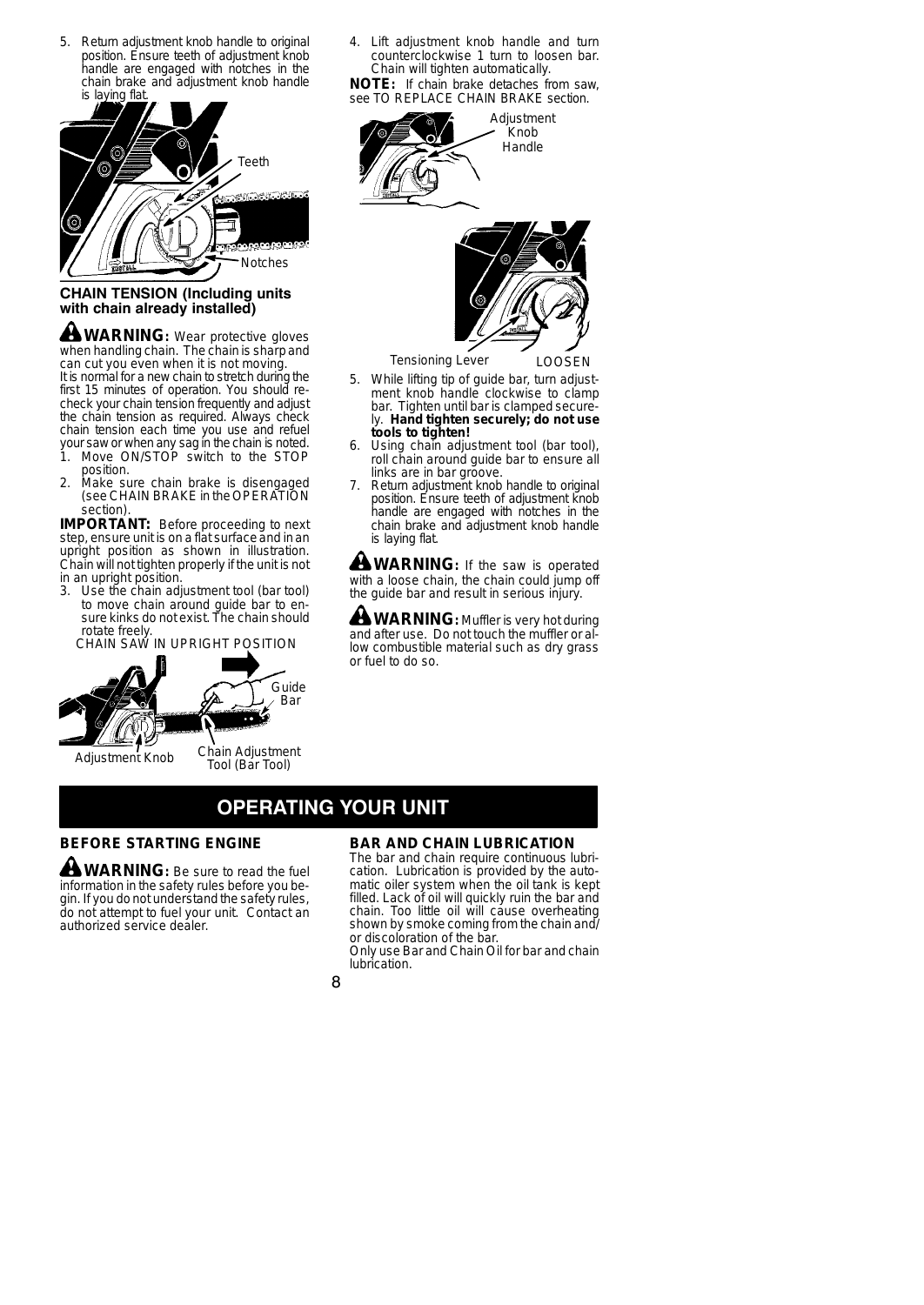

## **FUELING ENGINE**

**WARNING:** Remove fuel cap slowly when refueling.

This engine is certified to operate on unleaded gasoline. Before operation, gasoline must be mixed with a good quality 2-cycle air-cooled engine oil designed to be mixed at a ratio of 40:1. A 40:1 ratio is obtained by mixing 0,125 liter of oil with 5 liters of unleaded gasoline. DO NOT USE automotive or boat oil. These oils will cause engine damage. When mixing fuel follow the instructions printed on the container. Always read and follow the safety rules relating to fuel before fueling your unit.

#### **IMPORTANT**

Experience indicates that alcohol blended fuels (called gasohol or using ethanol or methanol) can attract moisture which leads to separation and formation of acids during storage. Acidic gas can damage the fuel system of an engine while in storage. To avoid engine problems, empty the fuel system before storage for 30 days or longer. Drain the gas tank, start the engine and let it run until the fuel lines and carburetor are empty. Use fresh fuel next season. Never use engine or carburetor cleaner products in the fuel tank or permanent damage may occur.

#### **CHAIN BRAKE**

Ensure chain brake is disengaged by pulling the front hand guard back toward the front handle as far as possible. The chain brake must be disengaged before cutting with the saw.

**WARNING:** The chain must not move when the engine runs at idle speed. If the chain moves at idle speed refer to CAR-BURETOR ADJUSTMENT within this manual. Avoid contact with the muffler. A hot muffler can cause serious burns.

**To stop the engine**, move the ON/STOP switch to the STOP position.

**To start the engine**, hold the saw firmly on the ground as illustrated below. Make sure the chain is free to turn without contacting any object.

Hold saw firmly while pulling starter rope. Use only  $40 - 45$  cm of rope per pull.



## **IMPORTANT POINTS TO REMEMBER**

When pulling the starter rope, do not use the full extent of the rope as this can cause the rope to break. Do not let starter rope snap back. Hold the handle and let the rope rewind slowly. For cold weather starting, start the unit at full choke; allow the engine to warm up before squeezing the throttle trigger.

**NOTE:** Do not cut material with the choke/ fast idle lever at the FULL CHOKE position.

#### **STARTING A COLD ENGINE (or a warm engine after running out of fuel)**

**NOTE:** In the following steps, when the choke/fast idle lever is pulled out to the full extent, the correct throttle setting for starting is set automatically.



- 1. Move ON/STOP switch to the ON position.
- 2. Slowly press primer bulb 6 times.<br>3. Pull out choke/fast idle to the full
- Pull out choke/fast idle to the full extent (to the FULL CHOKE position).
- Pull the starter rope sharply 5 times with your right hand. Then, proceed to the next step.

**NOTE:** If the engine sounds as if it is trying to start before the 5th pull, stop pulling and immediately proceed to the next step.

5. Push the choke/fast idle lever in to the HALF CHOKE position.



HALF fast idle lever FULL

- 6. Pull the starter rope sharply with your right hand until the engine starts.
- 7. Allow the engine to run for approximately 30 seconds. Then, squeeze and release throttle trigger to allow engine to return to idle speed.

# **STARTING A WARM ENGINE**<br>1 Move ON/STOP switch to the ON

- Move ON/STOP switch to the ON position.
- 2. Slowly press the primer bulb 6 times.<br>3. Pull the choke/fast idle lever out to t
- Pull the choke/fast idle lever out to the HALF CHOKE position.
- 4. Pull the starter rope sharply with your right hand until the engine starts.
- 5. Squeeze and release throttle trigger to allow engine to return to idle speed.

### **DIFFICULT STARTING (or starting a flooded engine)**

The engine may be flooded with too much fuel if it has not started after 10 pulls. Flooded engines can be cleared of excess fuel by pushing the choke/fast idle lever in

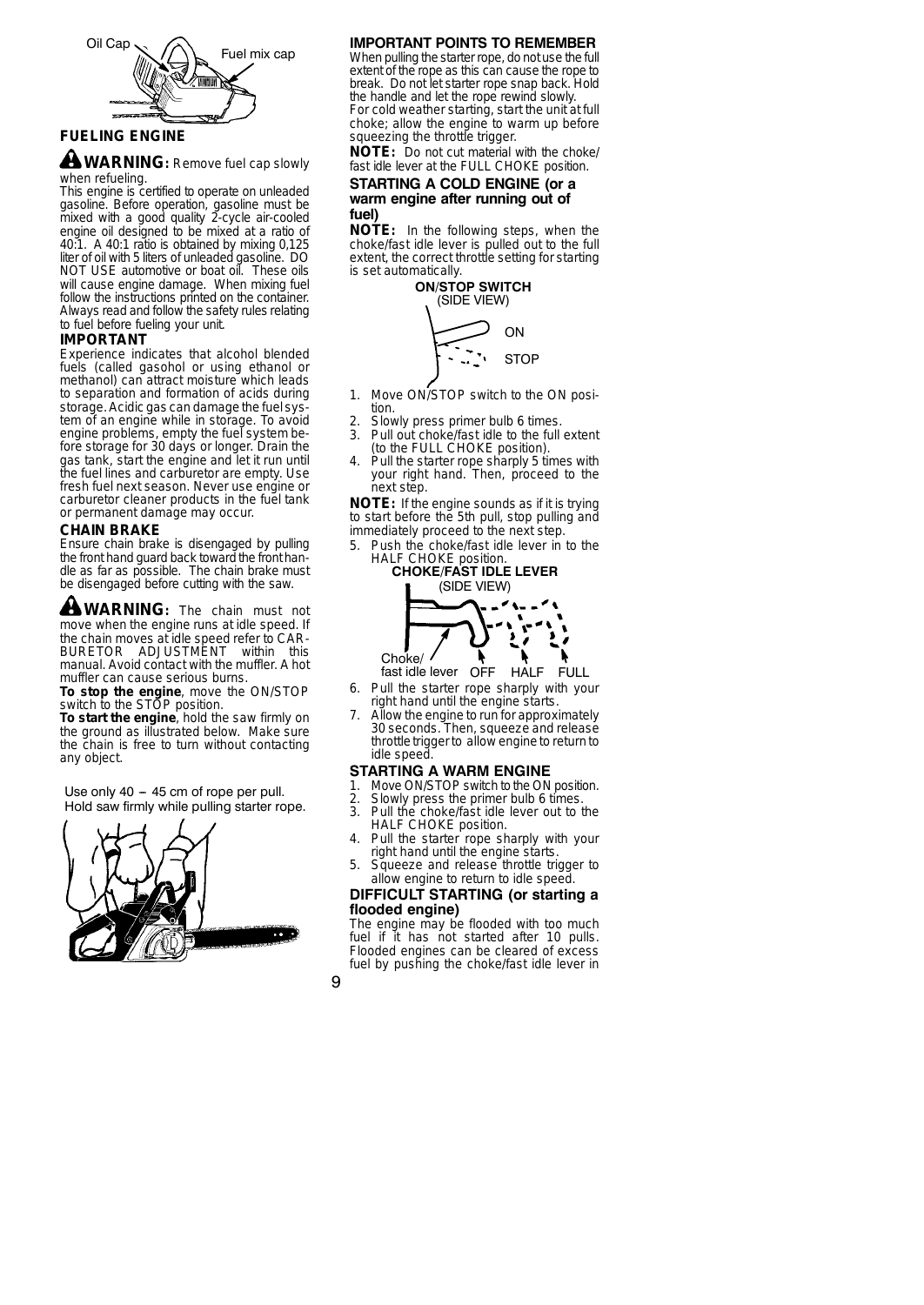completely (to the OFF CHOKE position) and then following the warm engine starting procedure listed above. Ensure the ON/ STOP switch is in the ON position. Starting could require pulling the starter rope handle many times depending on how badly the unit is flooded. If engine fails to start, refer to the TROUBLESHOOTING TABLE.

## **CHAIN BRAKE**

**WARNING:** If the brake band is worn too thin it may break when the chain brake is triggered. With a broken brake band, the chain brake will not stop the chain. The chain brake should be replaced by an authorized service dealer if any part is worn to less than 0,5 mm thick. Repairs on a chain brake should be made by an authorized service dealer. Take your unit to the place of purchase if purchased from a servicing dealer, or to the nearest authorized master service dealer.

- This saw is equipped with a chain brake. The brake is designed to stop the chain if kickback occurs.
- The inertia activated chain brake is activated if the front hand guard is pushed forward, either manually or by centrifugal force.
- If the brake is already activated, it is disengaged by pulling the front hand guard back
- toward the front handle as far as possible. When cutting with the saw, the chain brake must be disengaged.



## **Braking function control**

**CAUTION:** The chain brake must be checked several times daily. The engine must be running when performing this procedure. This is the only instance when the saw should be placed on the ground with the en-

gine running. Place the saw on firm ground. Grip the rear handle with your right hand and the front handle with your left hand. Apply full throttle by fully depressing the throttle trigger. Activate the chain brake by turning your left wrist against the hand guard without releasing your grip around the front handle. The chain should stop immediately.

## **Inertia activating function control**

**WARNING:** When performing the following procedure, the engine must be turned off.

Grip the rear handle with your right hand and the front handle with your left hand. Hold the chain saw approximately 35 cm above a stump or other wooden surface. Release your grip on the front handle and use the weight of the saw to let the top of the guide bar fall forward and contact the stump. When the tip of the bar hits the stump, the brake should activate.

## **CUTTING METHODS**

#### **IMPORTANT POINTS**

- Check chain tension before first use and af-<br>ter 1 minute of operation. See CHAIN TEN-<br>SION in the ASSEMBLY section.
- Cut wood only. Do not cut metal, plastics, masonry, non-wood building materials, etc.
- The bumper spike may be used as a pivot when making a cut.
- Stop the saw if the chain strikes a foreign object. Inspect the saw and repair parts as necessary.
- Keep the chain out of dirt and sand. Even a small amount of dirt will quickly dull a chain and increase the possibility of kickback.
- **Practice cutting a few small logs using the** following techniques to get the "feel" of using your saw before you begin a major sawing operation.
- **Squeeze the throttle trigger and allow the** engine to reach full speed before cutting.<br>• Begin cutting with the saw frame
- against the log. Keep the engine at full speed the entire
- time you are cutting.
- Allow the chain to cut for you. Exert only light downward pressure.
- Release the throttle trigger as soon as the cut is completed, allowing the engine to idle. If you run the saw at full throttle without a cutting load, unneces-<br>sarv wear can occur.
- To avoid losing control when cut is complete, do not put pressure on saw at end
- of cut.<br>Stop the engine before setting the saw down. **TREE FELLING TECHNIQUES**

**WARNING:** Felling a tree requires chain saw skills and experience. Inexperienced users should not fell trees. Do not attempt any task that makes you feel uncomfortable or unsure.

**WARNING:** Do not cut near buildings or electrical wires if you do not know the di-rection of tree fall, at night since you will not be able to see well, or during bad weather such as rain, snow, or strong winds. as fall is unpredictable.

Carefully plan your sawing operation in advance. You need a clear area all around the tree so you can have secure footing. Check for broken or dead branches which can fall on you causing serious injury.

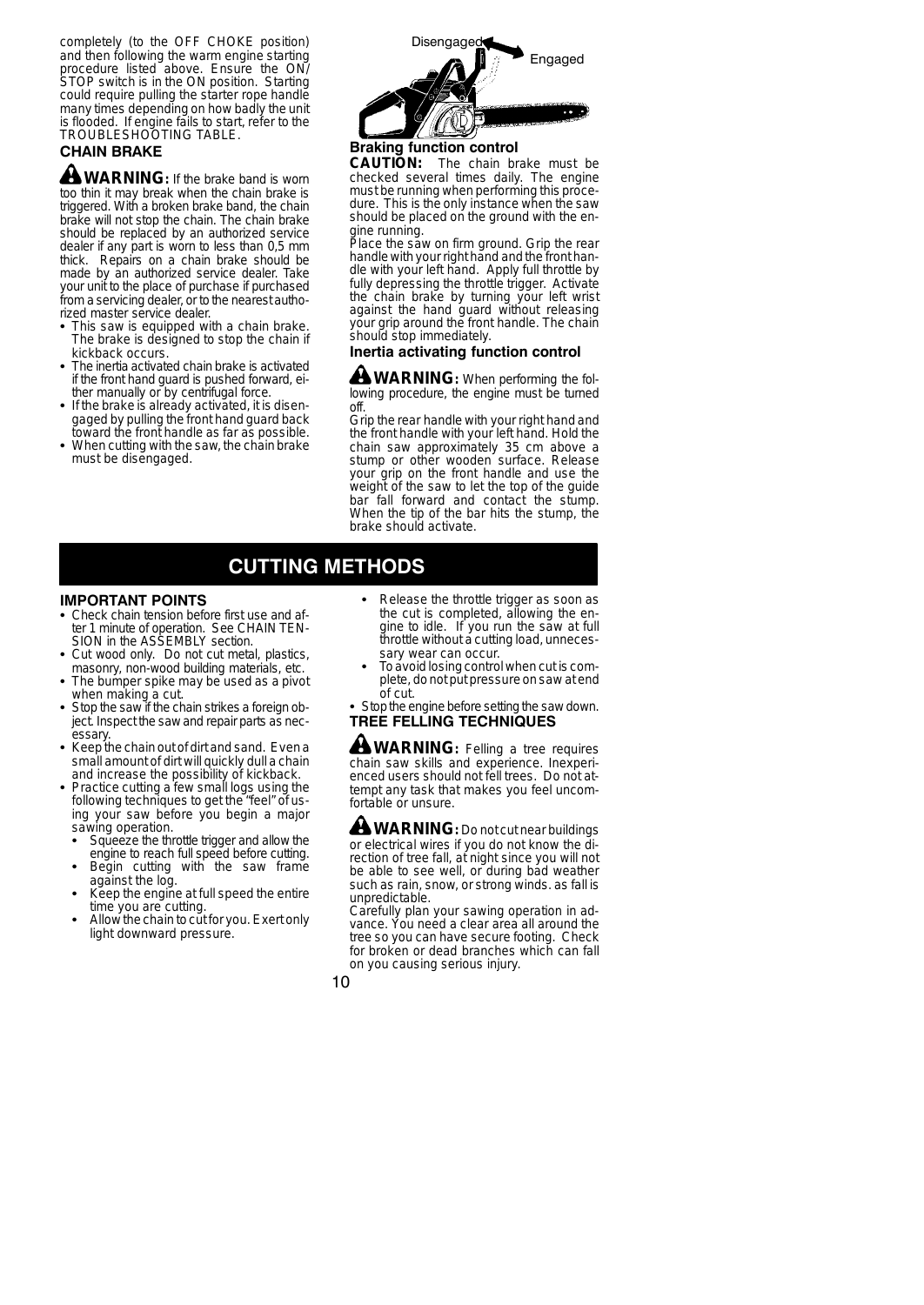Natural conditions that can cause a tree to fall in a particular direction include:

- The wind direction and speed.
- The lean of the tree. The lean of a tree might not be apparent due to uneven or sloping terrain. Use a plumb or level to determine the direction of tree lean.
- Weight and branches on one side.
- Surrounding trees and obstacles.

Look for decay and rot. If the trunk is rotted, it can snap and fall toward the operator. Make sure there is enough room for the tree to fall. Maintain a distance of 2-1/2 tree lengths from the nearest person or other objects. Engine noise can drown out a warning call. Remove dirt, stones, loose bark, nails, staples, and wire from the tree where cuts are to be made.



## **FELLING LARGE TREES**

(15 cm in diameter or larger) The notch method is used to fell large trees. A notch is cut on the side of the tree in the desired direction of fall. After a felling cut is made on the opposite side of tree, the tree will tend to fall into the notch.

#### **NOTCH CUT AND FELLING THE TREE**

• Make notch cut by cutting the top of the notch first. Cut through 1/3 of the diameter of the tree. Next complete the notch by cutting the bottom of the notch. See illustration. Once the notch is cut remove the notch of wood from the tree.



• After removing the wood from the notch, make the felling cut on the opposite side of the notch. This is done by making a cut about two inches higher than the center of the notch. This will leave enough uncut wood between the felling cut and the notch to form a hinge. This hinge will help prevent the tree from falling in the wrong direction.

**Opening** of felling cut Closing of notch Hinge holds tree on stump and helps control fall

**NOTE:** Before felling cut is complete, use wedges to open the cut when necessary to controlthe direction of fall. To avoid kickback or chain damage, use wood or plastic wedges, but never steel or iron wedges.<br>• Be alert to signs that the tree is ready to

- Be alert to signs that the tree is ready to fall: cracking sounds, widening of the felling cut, or movement in the upper branches.
- As tree starts to fall, stop saw, put it down,<br>and get away quickly on your planned retreat path.
- DO NOT cut down a partially fallen tree with your saw. Be extremely cautious with partially fallen trees that may be poorly supported. When a tree doesn't fall completely, set the saw aside and pull down the tree with a cable winch, block and tackle, or tractor.

#### **CUTTING A FALLEN TREE (BUCKING)**

Bucking is the term used for cutting a fallen tree to the desired log length.

**WARNING:** Do not stand on the log being cut. Any portion can roll causing loss of footing and control. Do not stand downhill of the log being cut.

### **Important points**

- Cut only one log at a time.<br>• Cut shattered wood very
- S Cut shattered wood very carefully; sharp pieces of wood could beflung toward operator.
- Use a sawhorse to cut small logs. Never allow another person to hold the log while cutting and never hold the log with your leg or foot.
- Do not cut in an area where logs, limbs, and roots are tangled. Drag the logs into a clear area before cutting by pulling out exposed and cleared logs first.

## **TYPES OF CUTTING USED FOR BUCKING**

**WARNING:** If saw becomes pinched or hung in a log, don't try to force it out. You can lose control of the saw resulting in injury and/or damage to the saw. Stop the saw, drive a wedge of plastic or wood into the cut until the saw can be removed easily. Restart the saw and carefully reenter the cut. Do not attempt to restart your saw when it is pinched or hung in a log.



Turn saw **OFF** and use a plastic or wooden wedge to force cut open.

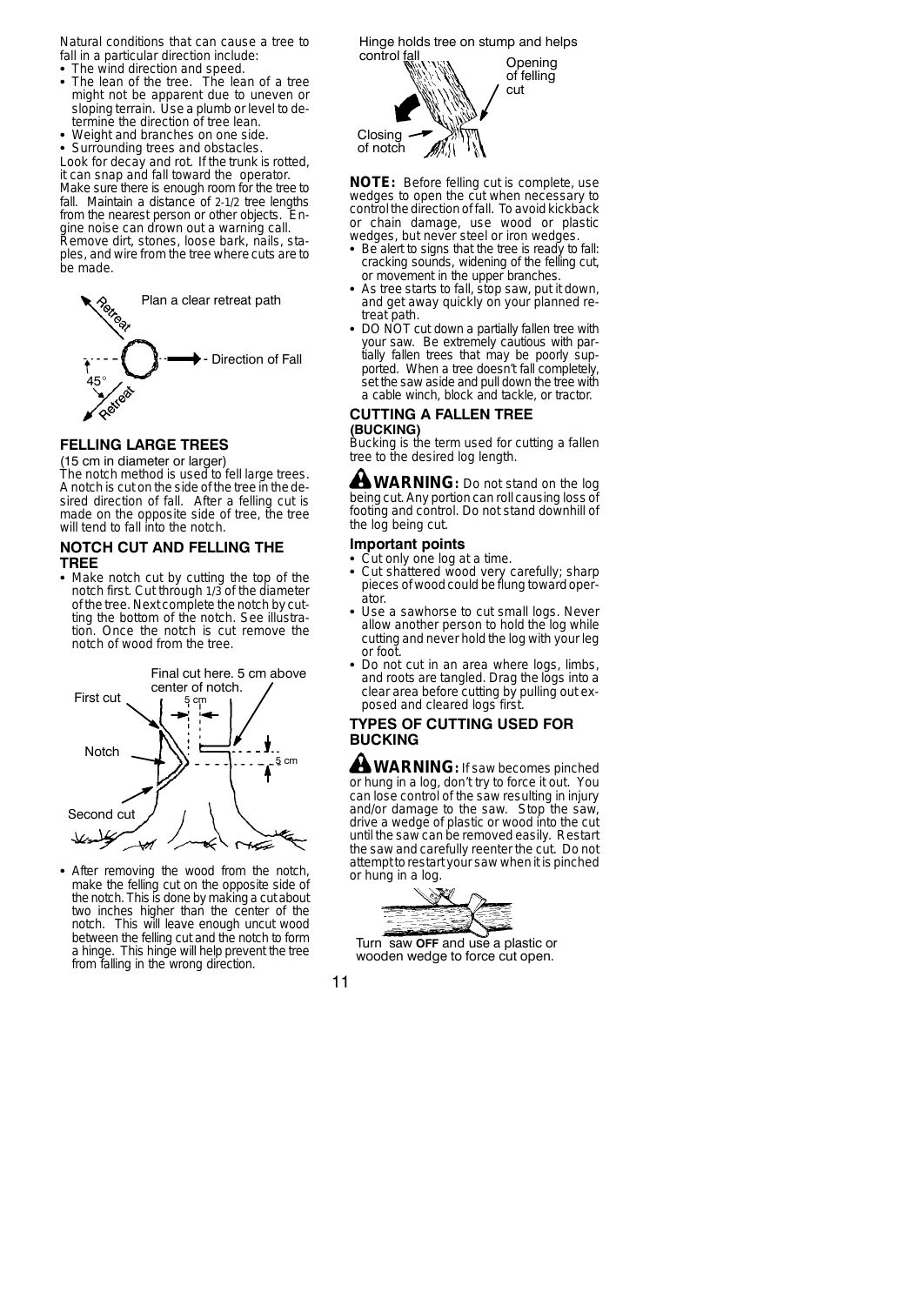**Overcutting** begins on the top side of the log with the saw against the log. When overcutting use light downward pressure.<br>Overcutting Underd



**Undercutting** involves cutting on the underside of the log with top of saw against the log. When undercutting use light upward pressure. Hold saw firmly and maintain control. The saw will tend to push back toward you.

**WARNING:** Never turn saw upside down to undercut. The saw cannot be controlled in this position.

First cut on pressure side of log



First cut on pressure side of log

## **BUCKING WITHOUT A**

- **SUPPORT**
- Overcut through 1/3 of the diameter of the log. S Roll the log over and finish with a second
- overcut.
- Give special attention to logs under strain to prevent the saw from pinching. Make the first cut on the pressure side to relieve the stress on the log.

#### **BUCKING USING A LOG OR SUPPORT STAND**

- Remember your first cut is always on the
- pressure side of the log. S Your first cut should extend 1/3 of the diameter of the log.
- Finish with your second cut.

#### **Using a log for support**





**LIMBING AND PRUNING**

**WARNING:** Be alert for and guard against kickback. Do not allow the moving chain to contact any other branched or objects at the nose of the guide bar when limbing or pruning. Allowing such contact can result in .<br>serious iniurv.

**WARNING:** Never climb into a tree to limb or prune. Do not stand on ladders, platforms, a log, or in any position which can cause you to lose your balance or control of the saw.

## **IMPORTANT POINTS**

- Watch out for springpoles. Use extreme caution when cutting small size limbs. Slender material may catch the saw chain and be
- whipped toward you or pull you off balance.<br>• Be alert for springback. Watch out for<br>branches that are bent or under pressure.<br>Avoid being struck by the branch or the saw when the tension in the wood fibers is released.
- Keep a clear work area. Frequently clear branches out of the way to avoid tripping over them.

#### **LIMBING**

- Always limb a tree after it is cut down. Only then can limbing be done safely and properly.
- Leave the larger limbs underneath the felled tree to support the tree as you work.
- Start at base of the felled tree and work toward the top, cutting branches and limbs. Remove small limbs with one cut.
- Keep the tree between you and the chain as much as possible.
- Remove larger, supporting branches with the cutting techniques described in BUCK-<br>ING WITHOUT A SUPPORT.
- Always use an overcut to cut small and freely hanging limbs. Undercutting could cause limbs to fall and pinch saw.

## **PRUNING**

**WARNING:** Limit pruning to limbs shoulder height or below. Do not cut if branches are higher than your shoulder. Get a professional to do the job.

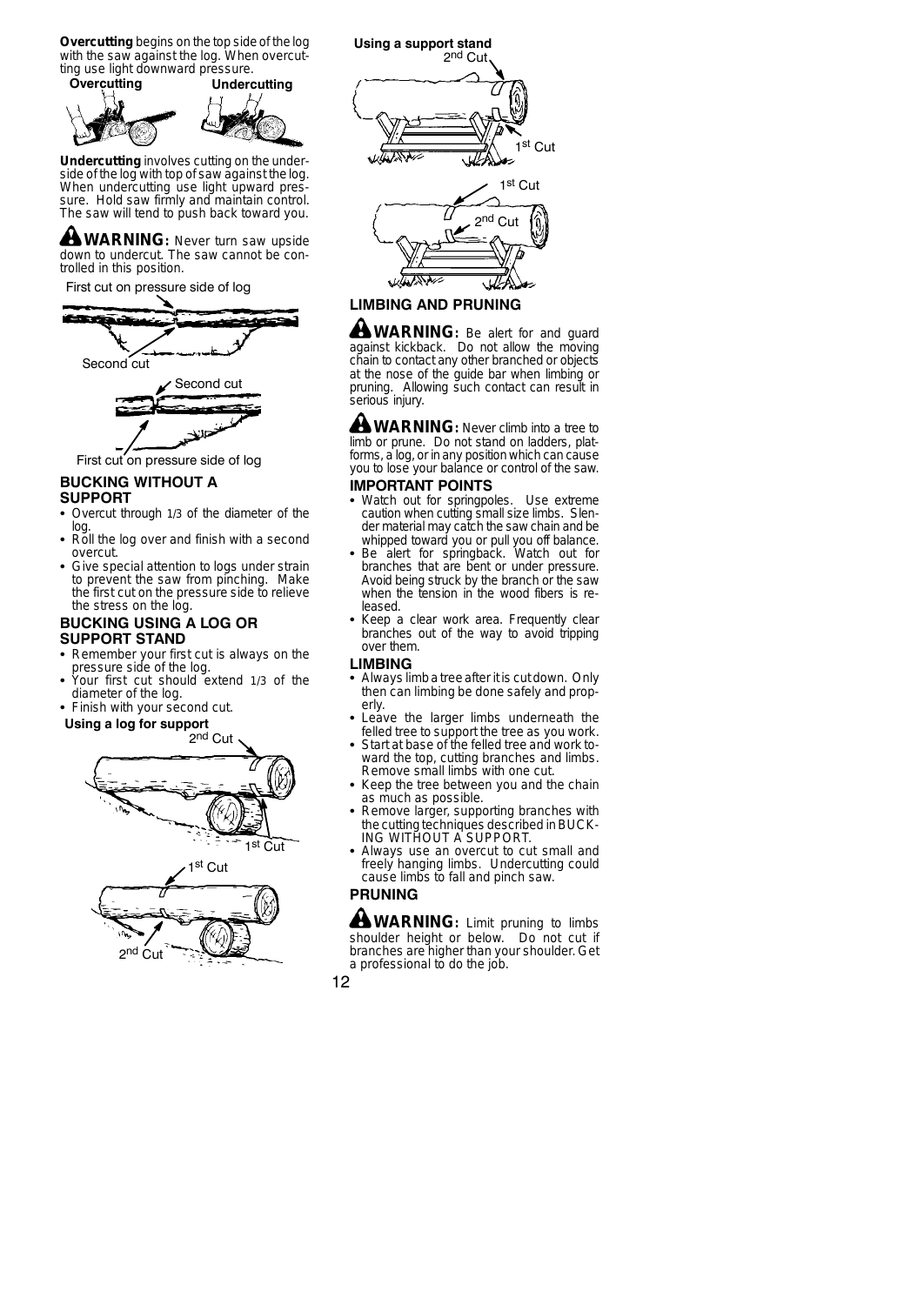- Make your fist cut 1/3 of the way through the bottom of the limb.
- S Next make a 2nd cut **all the way through the limb.** Then cut a third overcut leaving a 1 to 2 inch collar from the trunk of the tree.

 $\mathbf{r}$ Secor Third cu Colla First cut **Pruning technique**

# **SERVICE AND ADJUSTMENTS**

**WARNING:** Improper maintenance could result in serious engine damage or in serious injury.

**WARNING:** Disconnect the spark plug before performing maintenance, except for carburetor adjustments.

We recommend all service and adjustments not listed in this manual be performed by an Authorized Service Dealer.

### **MAINTENANCE SCHEDULE**

| Check:<br>Fuel mixture level Before each use<br>Bar lubrication Before each use<br>Chain tension  Before each use<br>Chain sharpness  Before each use<br>For damaged parts Before each use<br>For loose caps  Before each use<br>For loose fasteners Before each use<br>For loose parts  Before each use |  |
|----------------------------------------------------------------------------------------------------------------------------------------------------------------------------------------------------------------------------------------------------------------------------------------------------------|--|
| <b>Inspect and Clean:</b>                                                                                                                                                                                                                                                                                |  |
| Bar  Before each use                                                                                                                                                                                                                                                                                     |  |
| Complete saw After each use                                                                                                                                                                                                                                                                              |  |
| Air filter Every 5 hours*                                                                                                                                                                                                                                                                                |  |
| Chain brake  Every 5 hours*                                                                                                                                                                                                                                                                              |  |
| Spark arresting screen                                                                                                                                                                                                                                                                                   |  |
| and muffler  Every 25 hours*                                                                                                                                                                                                                                                                             |  |
| Replace spark plug. Yearly                                                                                                                                                                                                                                                                               |  |
| Replace fuel filter Yearly<br>* Hours of Operation                                                                                                                                                                                                                                                       |  |

## **AIR FILTER**

**CAUTION:** Do not clean filter in gasoline or other flammable solvent to avoid creating a fire hazard or producing harmful evaporative emissions.

#### **Cleaning the air filter:**

A dirty air filter decreases engine performance and increases fuel consumption and harmful emissions. Always clean after every 5 hours of operation.<br>1. Clean the cover a

- 1. Clean the cover and the area around it to keep dirt and sawdust from falling into the carburetor chamber when the cover is removed.
- 2. Remove the parts as illustrated below.<br>3. Wash the filter in soan and water. Rins
- Wash the filter in soap and water. Rinse in clean cool water. Air dry completely before reinstalling.
- 4. Reinstall parts.



### **BAR MAINTENANCE**

If your saw cuts to one side, has to be forced through the cut, or been run with an improper amount of bar lubrication it may be necessary to service your bar. A worn bar will damage your chain and make cutting difficult. After each use, ensure ON/STOP switch is in the STOP position, then clean all sawdust from the guide bar and sprocket hole.

- To maintain guide bar: S Move ON/STOP switch to the STOP position.
- Loosen and remove chain brake nuts and chain brake. Remove bar and chain from saw.
- Clean the oil holes and bar groove after each 5 hours of operation.



- Burring of guide bar rails is a normal process of rail wear. Remove these burrs with a flat file.
- When rail top is uneven, use a flat file to restore square edges and sides.



Worn Groove **Correct Groove** 

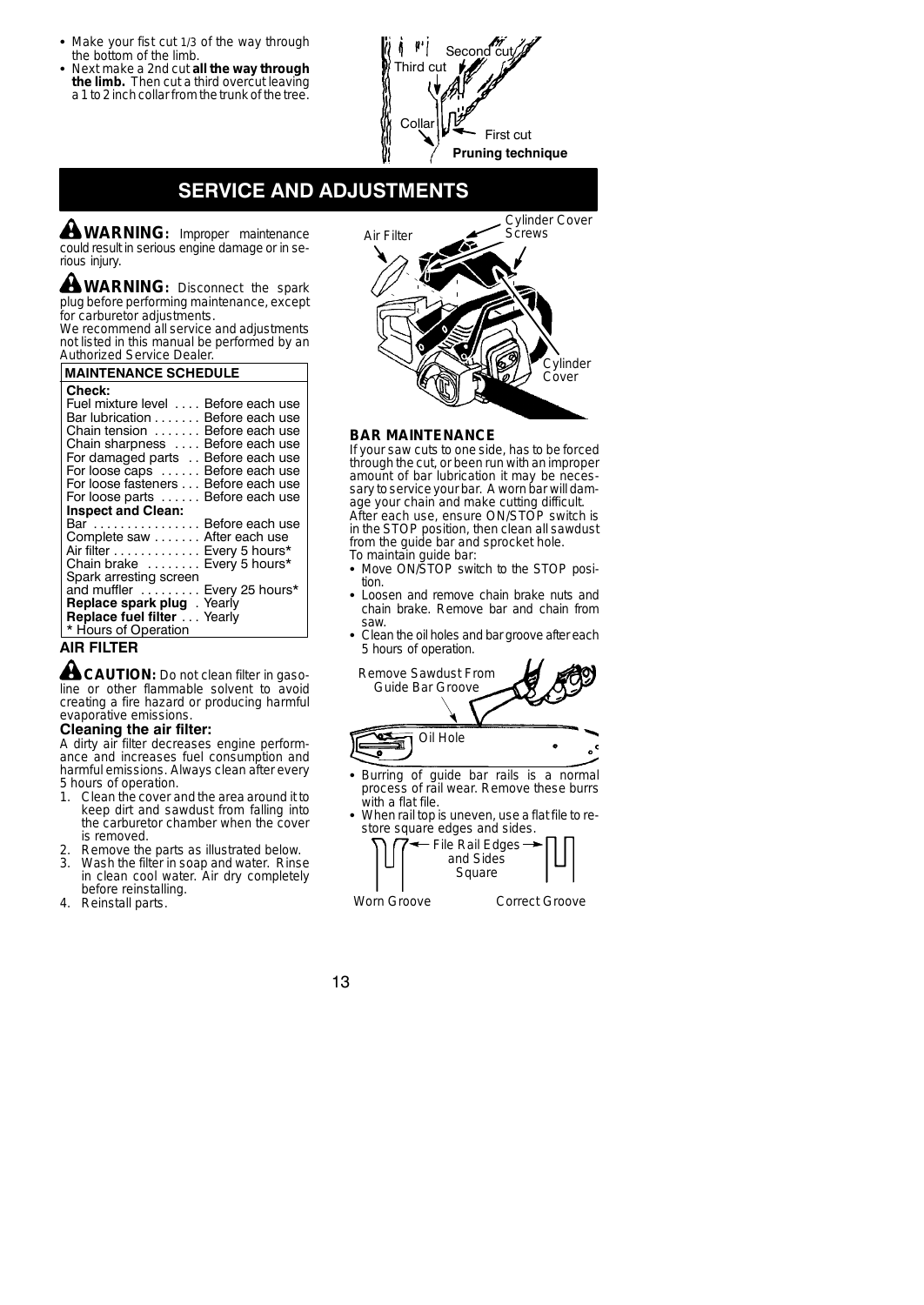Replace guide bar when the groove is worn, the guide bar is bent or cracked, or when excess heating or burring of the rails occurs. If replacement is necessary, use only the guide bar specified for your saw in the repair parts list or on the decal located on the chain saw.

#### **SPARK PLUG**

The spark plug should be replaced each year to ensure the engine starts easier and runs better. Ignition timing is fixed and nonadjustable.

- 1. Loosen 3 screws on cylinder cover.<br>2. Remove the cylinder cover.
- 2. Remove the cylinder cover.<br>3. Pull off the spark plug boot.
- 
- 3. Pull off the spark plug boot. 4. Remove spark plug from cylinder and discard.
- 5. Replace with Champion RCJ-7Y spark plug and tighten securely with a 19 mm socket wrench. Spark plug gap should be 0,5 mm.
- Reinstall the spark plug boot.
- Reinstall the cylinder cover and 3 screws. Tighten securely.



## **CHAIN SHARPENING**

Chain sharpening is a complicated task that requires special tools. We recommend that you refer chain sharpening to a professional chain sharpener.

# **CARBURETOR ADJUSTMENTS**

**WARNING:** The chain will be moving during most of this procedure. Wear your protective equipment and observe all safety precautions. The chain must not move at idle speed.

The carburetor has been carefully set at the factory. Adjustments may be necessary if you notice any of the following conditions

- $\cdot$  Chain moves at idle. See IDLE SPEED-T adjusting procedure.
- Saw will not idle. See IDLE SPEED-T adjusting procedure.

#### **Idle Speed-T**

Allow engine to idle. If the chain moves, idle is too fast. If the engine stalls, idle is too slow. Adjust speed until engine runs without chain movement (idle too fast) or stalling (idle too slow). The idle speed screw is located in the area above the primer bulb and is labeled T.

- Turn idle speed screw (T) clockwise to increase engine speed.
- Turn idle speed screw (T) counterclockwise to decrease engine speed.

## **STORAGE**

**WARNING:** Stop engine and allow to cool, and secure the unit before storing or transporting in a vehicle. Store unit and fuel in an area where fuel vapors cannot reach sparks or open flames from water heaters. electric motors or switches, furnaces, etc. Store unit with all guards in place. Position so that any sharp object cannot accidentally cause injury to passersby. Store the unit out of reach of children.

- Before storing, drain all fuel from the unit. Start engine and allow to run until it stops.
- Clean the unit before storing. Pay particular attention to the air intake area, keeping it free of debris. Use a mild detergent and sponge to clean the plastic surfaces.
- Do not store the unit or fuel in a closed area where fuel vapors can reach sparks or an openflame from hot water heaters, electric motors or switches, furnaces, etc.
- Store in a dry area out of the reach of children.
- Ensure the machine is cleaned and that a complete service is carried out before long--term storage.
- The guide bar and chain must always be covered with a scabbard when the machine is being transported or in storage in order to prevent accident contact with the sharp chain. Even a non-moving chain can cause serious cuts to yourself or persons you bump into with an exposed chain.

**CAUTION:** It is important to prevent gum deposits from forming in essential fuel system parts such as the carburetor, fuel fil-ter, fuel hose, or fuel tank during storage. Alcohol blended fuels (called gasohol or using ethanol or methanol) can attract moisture which leads to fuel mixture separation and formation of acids during storage. Acidic gas can damage the engine.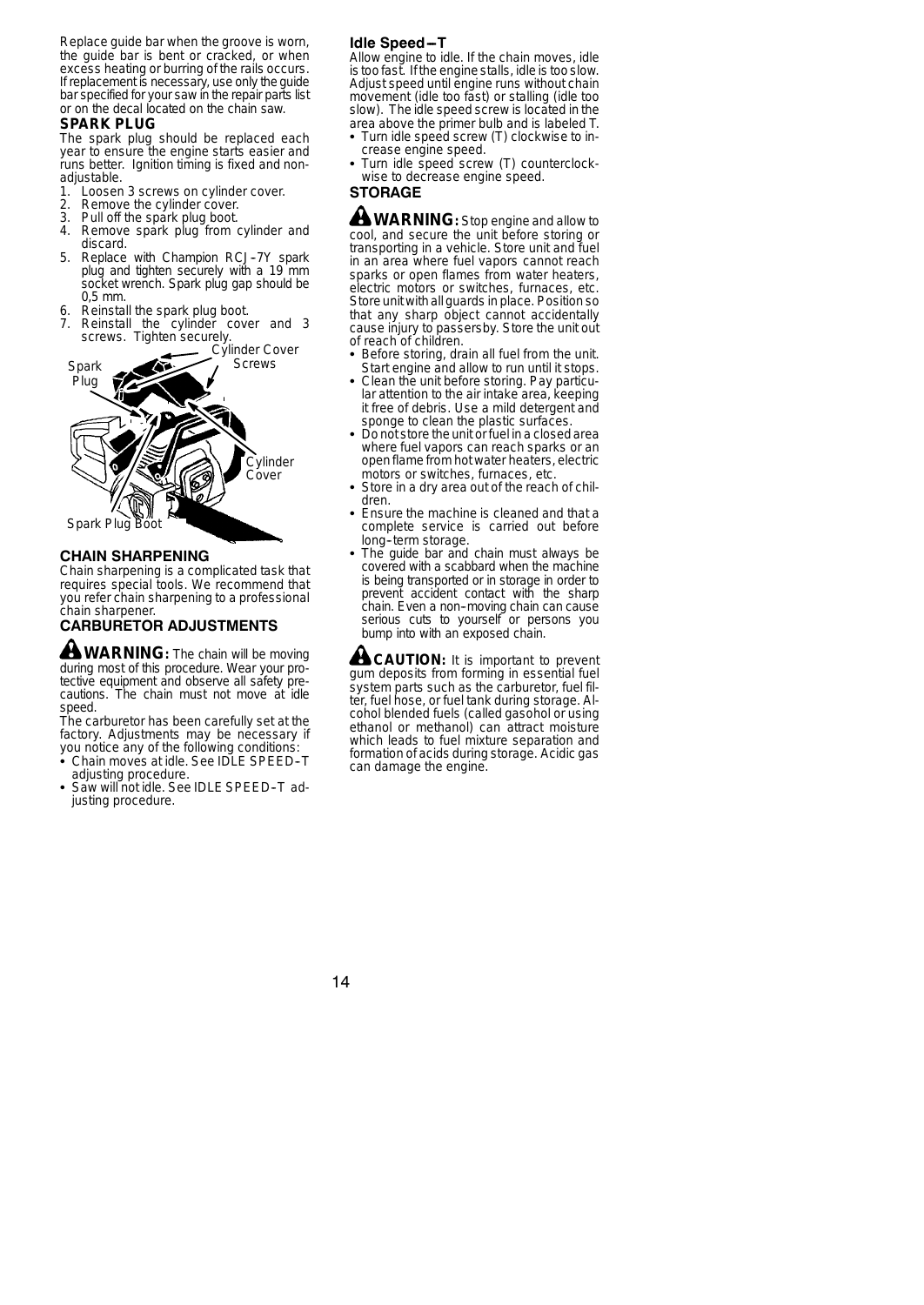## **TROUBLESHOOTING TABLE**

WARNING: Always stop unit and disconnect spark plug before performing all of the recommended remedies below except remedies that require operation of the unit.

| <b>TROUBLE</b>                                                                   | <b>CAUSE</b>                                                                                                                             | <b>REMEDY</b>                                                                                                                                                                                                                                                             |
|----------------------------------------------------------------------------------|------------------------------------------------------------------------------------------------------------------------------------------|---------------------------------------------------------------------------------------------------------------------------------------------------------------------------------------------------------------------------------------------------------------------------|
| Engine will not<br>start or will run<br>only a few<br>seconds after<br>starting. | 1. Ignition switch off.<br>2. Engine flooded.<br>3. Fuel tank empty.<br>4. Spark plug not firing.<br>5. Fuel not reaching<br>carburetor. | 1. Move ignition switch to ON.<br>2. See "Difficult Starting" in<br>Operation Section.<br>3. Fill tank with correct fuel mixture.<br>4. Install new spark plug.<br>5. Check for dirty fuel filter; replace.<br>Check for kinked or split fuel line;<br>repair or replace. |
| Engine will<br>not idle<br>properly.                                             | 1. Idle speed requires<br>adjustment.<br>2. Carburetor requires<br>adjustment.                                                           | 1. See "Carburetor Adjustment" in the<br>Service and Adjustments Section.<br>2. Contact an authorized service dealer.                                                                                                                                                     |
| Engine will not<br>accelerate,<br>lacks power,<br>or dies under<br>a load.       | 1. Air filter dirty.<br>2. Spark plug fouled.<br>3. Chain brake engaged.<br>4. Carburetor requires<br>adjustment.                        | 1. Clean or replace air filter.<br>2. Clean or replace plug and regap.<br>3. Disengage chain brake.<br>4. Contact an authorized service dealer.                                                                                                                           |
| Engine<br>smokes<br>excessively.                                                 | 1. Too much oil mixed with<br>gasoline.                                                                                                  | 1. Empty fuel tank and refill with<br>correct fuel mixture.                                                                                                                                                                                                               |
| Chain moves<br>at idle speed.                                                    | 1. Idle speed requires<br>adjustment.<br>2. Clutch requires repair.                                                                      | 1. See "Carburetor Adjustment" in the<br>Service and Adjustments Section.<br>2. Contact an authorized service dealer.                                                                                                                                                     |

# **DECLARATION OF CONFORMITY**

#### **EC Declaration of Conformity** (Only applies to Europe)

We, **Husqvarna Outdoor Products Italia, S.p.A.**, Valmadrera, Italy. Tel: +39--0341--203211, declare that the chain saw models **McCulloch M3816 and M4218 CSI-AV** from serial numbers 2008-040(N or D) 00001 and onwards (the year is clearly stated on the rating plate, followed by the serial number), comply with the requirements of the **COUNCIL'S DIRECTIVES**:

of 22 June 1998 "relating to machinery" **98/37/EC**, annex IIA;

of 3 May 1989 "relating to electromagnetic compatibility" **89/336/EEC**, and applicable supplements; and

of 8 May 2000 "relating to the noise emissions in the environment" in accordance with<br>Annex V of **2000/14/EC**. The measured sound power is 108 dB(A), the guaranteed<br>sound power is 118 dB(A) and the net power is 1,6 kW or 1

The following standards have been applied: **ISO 11681-1:2004, EN/ISO 12100-1:2003,**<br>**EN/ISO 12100-2:2003, and CISPR 12:2001.** 

**Notified body, 0404 the Swedish Machinery Testing Institute**, Fyrisborgsgatan 3<br>S-754 50 Uppsala, Sweden, has carried out EC type approval. The certificate(s) is numbered: **404/02/901**.

The supplied Chain Saw conforms with the sample that underwent the EC type approval.

08-02-09

Michael S. Bounds, Director Product Safety and Standards Handheld Consumer Products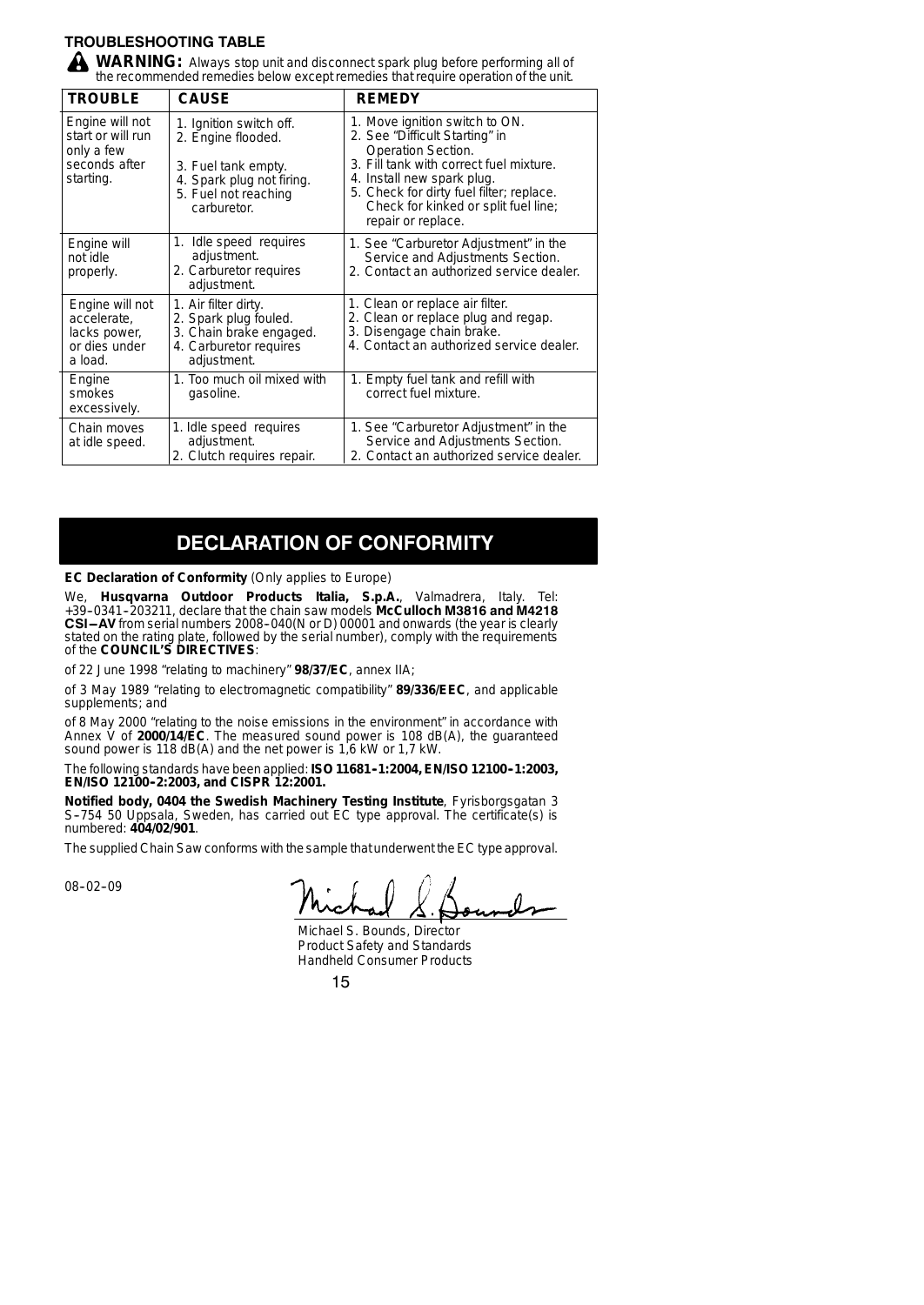# **TECHNICAL DATA SHEET**

| Engine<br>Cylinder volume, cm <sup>3</sup><br>Stroke, mm<br>Idle speed, rpm | 38<br>32     | M3816<br>3,000 | M4218<br>42<br>32<br>3,000 | Noise levels<br>Equivalent (see note 1)<br>noise pressure level at<br>operator's ear, measure |
|-----------------------------------------------------------------------------|--------------|----------------|----------------------------|-----------------------------------------------------------------------------------------------|
| Recommended max.<br>speed, unloaded, rpm<br>Power, kW                       | 1.6          | 13,000         | 13,000<br>1.7              | according to relevant<br>international standards,<br>dB(A)                                    |
| Ignition system                                                             |              |                |                            | Equivalent (see note 1)<br>noise power level,                                                 |
| Manufacturer                                                                | CD           | Walbro         |                            | measured according to                                                                         |
| Type of ignition system<br>Spark plug                                       |              | Champion       |                            | relevant international<br>standards, dB(A)                                                    |
| Electrode gap, mm                                                           | 0.5          |                |                            |                                                                                               |
|                                                                             |              |                |                            | <b>Vibration levels</b>                                                                       |
| <b>Fuel and lubrication system</b>                                          |              |                |                            | (see note 2)                                                                                  |
| Manufacturer                                                                |              | Walbro         |                            | Front handle, m/s <sup>2</sup>                                                                |
| Carburetor type                                                             |              | WT-662         |                            | Rear handle, m/s <sup>2</sup>                                                                 |
| Fuel capacity, litre<br>Oil pump capacity at                                |              | 0,38           |                            | Chain/bar                                                                                     |
| 8500 rpm, ml/min                                                            |              | $4 - 8$        |                            | Standard bar length, in/                                                                      |
| Oil capacity, litre                                                         |              | 0,2            |                            | Recommended bar lend                                                                          |
| Type of oil pump                                                            |              | Automatic      |                            | in/cm                                                                                         |
|                                                                             |              |                |                            | Usable cutting length, in                                                                     |
| Weight                                                                      |              |                |                            | Chain speed at maximu                                                                         |
| Without bar and chain, kg 4,8                                               |              |                |                            | power, m/sec<br>Pitch, inches                                                                 |
| BAR                                                                         | <b>CHAIN</b> |                |                            | Thickness of drive link.                                                                      |

|        | --     | יווהוי            |             |
|--------|--------|-------------------|-------------|
| Length | Pitch  | Max               |             |
| Inches | Inches | <b>Tip Radius</b> |             |
| 16     | 0.375  |                   | Oregon 91VJ |
| 18     | 0.375  | 7Τ                | Oregon 91VJ |
| 16     | 0.375  |                   | Oregon 91VG |
| 18     | 0.375  |                   | Oregon 91VG |
|        |        |                   |             |

| noidd proddaid idi<br>operator's ear, measured<br>according to relevant |                 |       |  |  |  |
|-------------------------------------------------------------------------|-----------------|-------|--|--|--|
| international standards,<br>dB(A)<br>Equivalent (see note 1)            | 97              | 97    |  |  |  |
| noise power level,<br>measured according to                             |                 |       |  |  |  |
| relevant international                                                  |                 |       |  |  |  |
| standards, dB(A)                                                        | 106             | 106   |  |  |  |
| <b>Vibration levels</b>                                                 |                 |       |  |  |  |
| (see note 2)                                                            |                 |       |  |  |  |
| Front handle, m/s <sup>2</sup>                                          | 5,5             | 5,5   |  |  |  |
| Rear handle, m/s <sup>2</sup>                                           | 8,5             | 8.5   |  |  |  |
| Chain/bar                                                               |                 |       |  |  |  |
| Standard bar length, in/cm<br>Recommended bar lengths,                  | 16/40           | 18/45 |  |  |  |
| in/cm                                                                   | 16/40 18/45     |       |  |  |  |
| Usable cutting length, in/cm                                            | 15.5/39 17.5/44 |       |  |  |  |
| Chain speed at maximum                                                  |                 |       |  |  |  |
| power, m/sec                                                            | 19              | 19    |  |  |  |
| Pitch, inches                                                           | 0.375           | 0.375 |  |  |  |
| Thickness of drive link, mm                                             | 1,3             | 1.3   |  |  |  |
| No. of teeth on drive sprocket                                          | 6               | 6     |  |  |  |
| Note 1: Equivalent noise level is, according to                         |                 |       |  |  |  |
| ISO 22868, calculated as the time-weighted en-                          |                 |       |  |  |  |
| ergy total for noise levels under various working                       |                 |       |  |  |  |
| conditions with the following time distribution,                        |                 |       |  |  |  |
| 1/3 idle, 1/3 full load, 1/3 full speed.                                |                 |       |  |  |  |
| Note 2: Equivalent vibration level is, according                        |                 |       |  |  |  |

**Noise levels M3816 M4218**

to ISO 22867, calculated as the time-weighted energy total for vibration levels under various working conditions with the following time distribution: 1/3 idle, 1/3 full load, 1/3 full speed.

| Type  | ᠗<br>o<br>Ю<br>Inch | $\overline{\mathbb{D}}$<br>Inch/mm | I۰<br>Inch/mm | ದು<br>ಡ<br>Degree <sup>°</sup> | <b>Degree</b> <sup>°</sup> | <b>Degree</b> <sup>°</sup> | $\circ$ _ $\circ$<br>Inch/mm | CONFERENCE A<br>ίО<br>જ્ઞ<br>Inch/mm: dl |
|-------|---------------------|------------------------------------|---------------|--------------------------------|----------------------------|----------------------------|------------------------------|------------------------------------------|
| 91 VJ | 0,375               | 0,050/1,3                          | 5/32/4,0      | $85^\circ$                     | $30^\circ$                 | $0^{\circ}$                | 0,025/0,65                   | 16/40:56<br>18/45:62                     |
| 91VG  | 0,375               | 0,050/1,3                          | 5/32/4,0      | $85^\circ$                     | $30^\circ$                 | $0^{\circ}$                | 0,025/0,65                   | 16/40:56<br>18/45:62                     |

**ADDRESS:** Husqvarna Outdoor Products Italia S.p.A.

Via Como 72<br>Valmadrera, Lecco<br>ITALY 1-23868